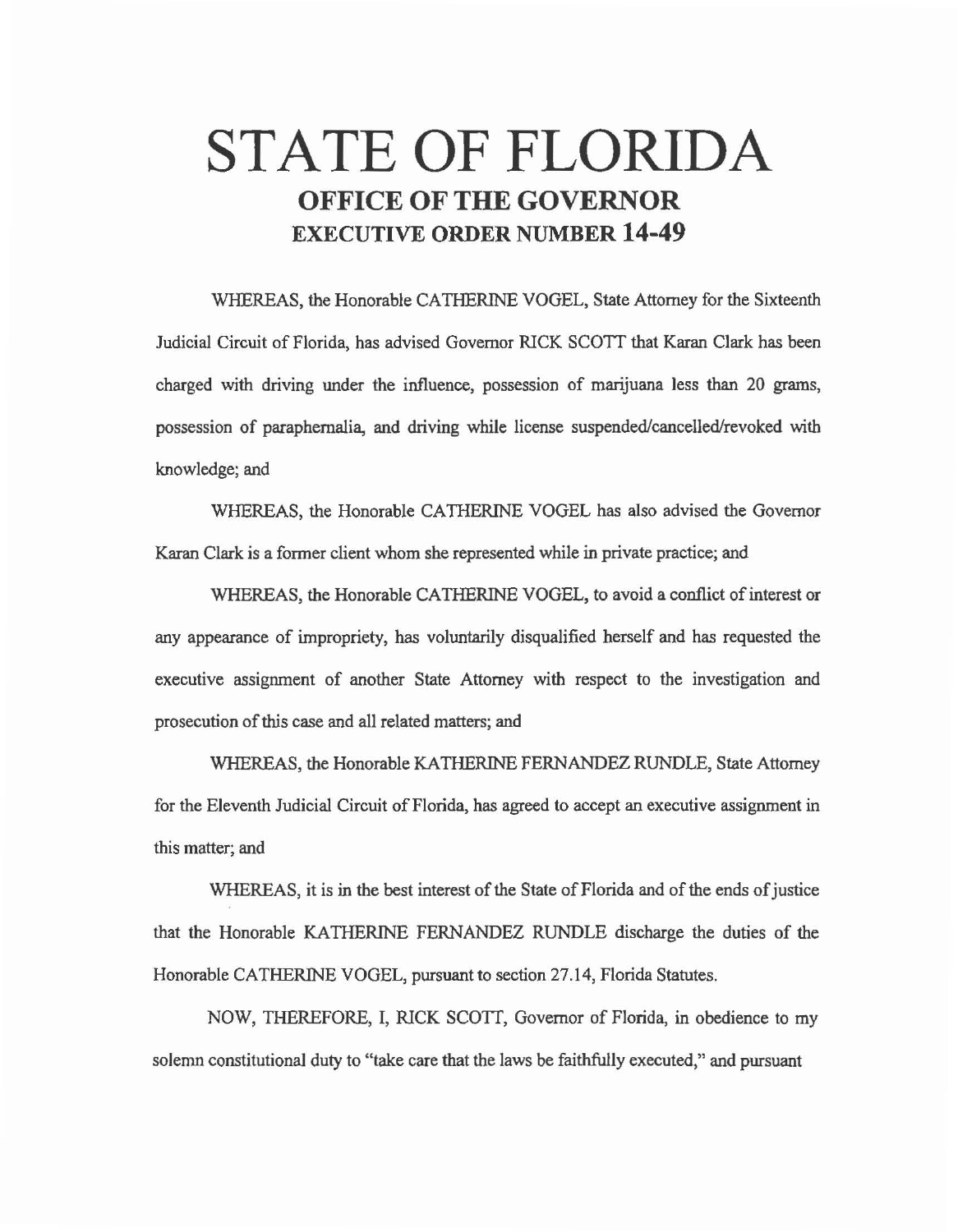to the Constitution and laws of the State of Florida, issue the following Executive Order, effective immediately:

## Section I.

The Honorable KATHERlNE FERNANDEZ RUNDLE, State Attorney for the Eleventh Judicial Circuit of Florida, referred to as the "Assigned State Attorney," is assigned to discharge the duties of the Honorable CATHERINE VOGEL, State Attorney for the Sixteenth Judicial Circuit of Florida, as they relate to the investigation, prosecution and all matters related to Karan Clark.

## Section 2.

The Assigned State Attorney or one or more Assistant State Attorneys and Investigators, who have been designated by the Assigned State Attorney, shall proceed immediately to the Sixteenth Judicial Circuit of Florida, and are vested with the authority to perform the duties prescribed herein.

#### Section 3.

All residents of the Sixteenth Judicial Circuit are requested, and all public officials are directed, to cooperate and render whatever assistance is necessary to the Assigned State Attorney, so that justice may be served.

### Section 4.

The period of this Executive Assignment shall be for one (1) year, to and including February 10, 2015.